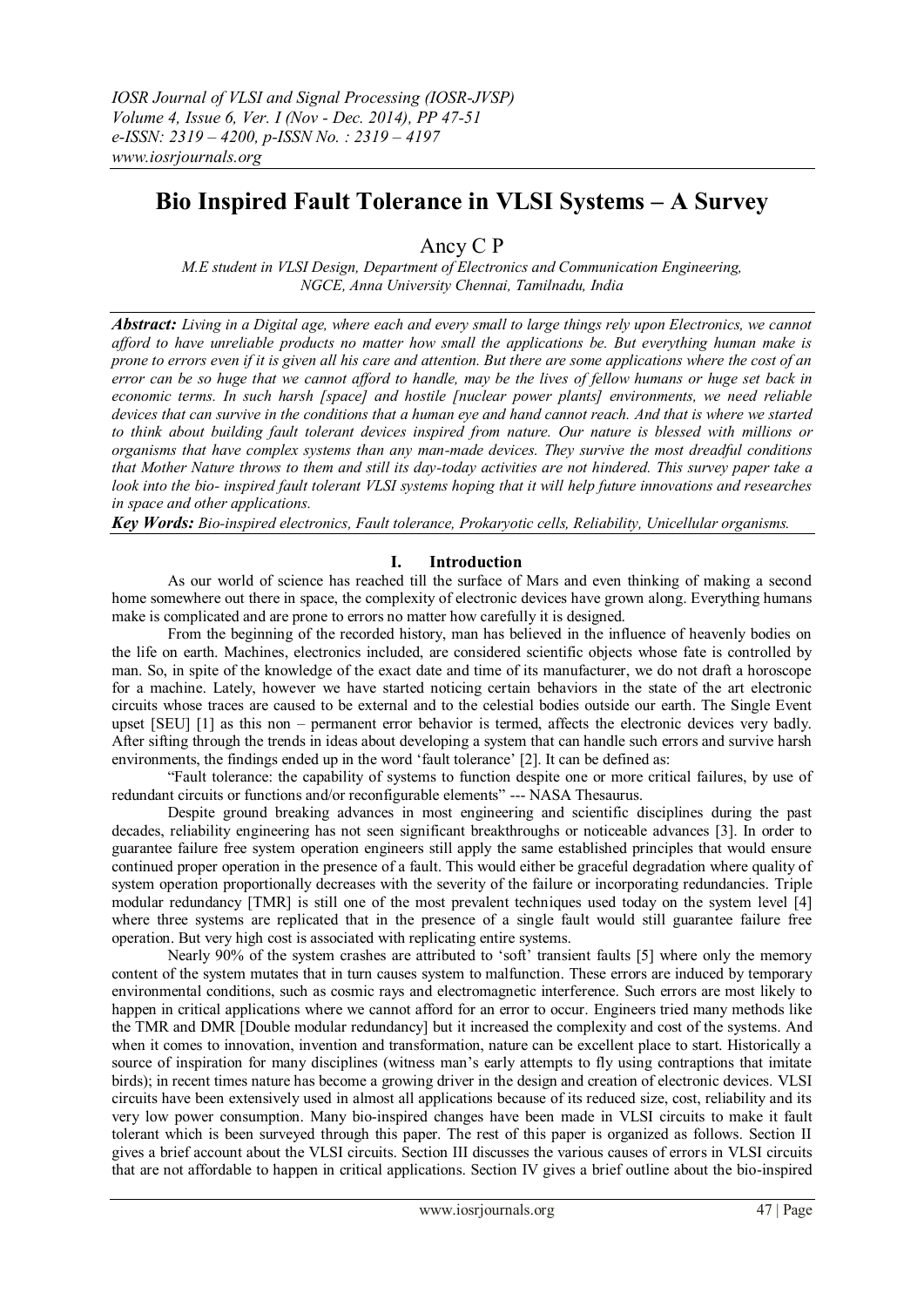fault tolerance. Section V explains about the various bio-inspired fault tolerant techniques used till date. Section VI discusses about the proposed method and finally, conclusions are drawn in Section VII.

## **II. Importance Of VLSI Circuits**

Very Large Scale Integration [VLSI] is the process of creating an integrated circuit [IC] by combining thousands of transistors into a single chip. VLSI began in the 1970s when complex semiconductor and communication technologies were being developed [6]. The microprocessor is a VLSI device. Before the introduction of VLSI technology most of the ICs had a limited set of functions they could perform. An electronic circuit might consist of a CPU, RAM, ROM and other glue logic. VLSI lets IC makers add all of these into one chip. These circuits, that would have taken a board full of space can now be put into a small space few millimeters across!! VLSI circuits are everywhere – in your car, computer, digital cameras, cell phone and whatever you have. But as a side effect of these advances, there has been a dramatic proliferation of tools that can be used to design VLSI circuits. Alongside, obeying Moore's law [7], the capability of an IC has increased exponentially over the years, in terms of computation power, utilization of available area and yield. The combined effect of these two advances is that people can now put diverse functionality into the IC's, opening up new frontiers.

But as the need increases, its demand also increases. More complex and life – critical applications started demanding VLSI circuits that could help them to be more reliable and efficient with very less space requirement and low power consumption. Even though the biggest asset of VLSI circuits are its less space, it became tough to be reliable as the application demands and it became very prone to soft errors which is caused mainly by cosmic radiations. As normally humans do to search for an alternative measure when one fails, scientists learned that nothing can function as an alternative to the VLSI circuits. The only solution available was to make it fault tolerant so that it can function even in the presence of the faults.

# **III. Errors In VLSI Circuits**

Failures in VLSI systems could result from varied types of faults that can be classified as either soft (transient) or permanent (hardware) ones. Transient faults are induced by temporary environmental conditions, such as cosmic rays and electromagnetic interference and could for example cause information mutation in memory elements [8]. Permanent faults are the result of irreversible device and circuit changes, such as the following:

- a. Electro migration, which causes thinning and eventual open circuit of metal tracks.
- b. Hot carrier effect, which causes shift in device threshold voltage and its conveyed conductance.
- c. Time dependant dielectric breakdown, which causes gate oxide to substrate short circuit.

# **IV. Bio-Inspired Fault Tolerance**

Nature offers to us some remarkable examples of how to deal with complexity and it associated unreliability. For example, human body is one of the most complex systems ever known. Local failures are common, but the overall function of our organism is so reliable because of the self-diagnosis and self-healing mechanisms that work ceaselessly throughout our bodies. These mechanisms are the result of millions of years of our genes" evolution.

During the past few years the work done on bio-inspired systems have generated some remarkable results. Genetic algorithms, neural networks, artificial brains and evolvable hardware and only few of them. What attracts scientists and engineers to nature lies in the characteristics biological organisms posses. These characteristics include evolvability, multi cellular structures, auto regulation and learning that allow them to adapt to the changes in their living environment.

A recent approach to fault tolerance is borrowing from nature the main principles that make living things so resilient to faults. Mechanisms such as self-diagnosis, self-healing, reproduction and adaptation are being transported to the arena of electronics. All these characteristics seems to be a natural consequence of the massively parallel arrays of cells that constitute every living being. The following section discusses the various bio-inspired fault tolerant techniques used in VLSI circuits.

# **V. Bio-Inspired Fault Tolerant Techniques**

# **5.1 A Phylogenetic, Ontogenetic and Epigenetic View of Bio-inspired Hardware Systems [9]**

Life on earth from its beginning can be distinguished into three levels of organization: Phylogenetic, Ontogenetic and Epigenetic levels. The phylogenetic level concerns about the temporal evolution of the genetic programs within individuals. The ontogenetic level concerns the developmental process of a single multi cellular organism. The epigenetic level concerns the learning process during an individual organism"s lifetime. In analogy to nature, the space of bio inspired hardware systems can be partitioned along these three axes giving rise to the POE model [Fig 1]. The phylogenetic axis is also referred to as "evolvable hardware". The main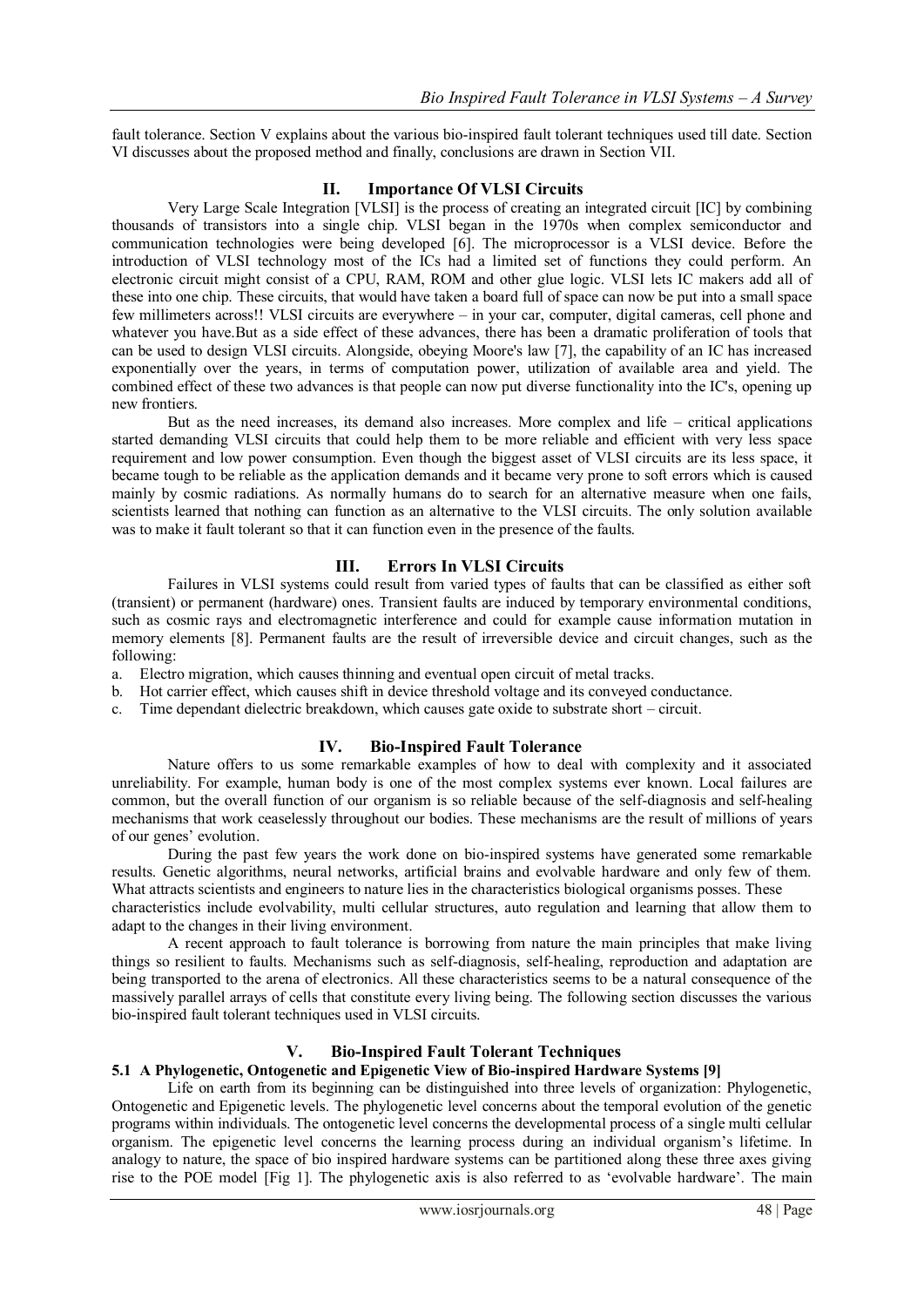motivation behind it is to accomplish difficult tasks, possibly involving real time behavior in a complex, dynamic environment. The ontogenetic axis is also referred as "replicating and regenerating hardware". It involves development of a single individual from its own genetic material. It is considered orthogonal to phylogeny. The main process in the axis is concluded as growth or construction. The epigenetic axis is termed as "learning hardware". It involves learning through environmental interactions. Taking all these knowledge into account, engineers implemented VLSI systems that could evolve, replicate and that can learn from its own working environment and that's the main advantage of this model. The disadvantage of this system is that a single inversion in the genome can cause the entire destruction of the system.



#### **5.2 Embryonics: A New Methodology for Designing Field programmable Gate Arrays with Self-repair and Self-replicating properties [10]**

The growth and the operation of all living beings are directed through a chemical program the DNA string or genome. This process is the source of inspiration for the Embryonic project whose objective is the conception of VLSI endowed with properties associated with the living world: Self repair and Self replication. This project begins by showing that any logic system can be represented by an ordered binary decision diagram [OBDD] and then embedded into a fine-grained FPGA whose basic cell is a multiplexer with programmable connections. The cellular array thus obtained is perfectly homogenous. The function of each cell is defined by a gene and all the genes in the array, each associated with a pair of coordinates, make up the blue print [genome] of the artificial organism. A human being consists of approximately 60 trillion cells. At each instant, in each of these 60 trillion cells, the genome, a ribbon of 2 billion characters, are decoded to produce the proteins needed for the survival of the organism. This genome contains the instructions for both the construction and operation of the organism. The parallel execution of 60 trillion genomes in as many cells occurs ceaselessly from the conception to the death of the cell. Faults are rare and in the majority of cases, successfully detected and repaired. This process is remarkable for its complexity and precision. By adopting certain features of cellular organization and by transposing them to the 2D world of integrated circuits on silicon, the properties unique to the living world such as self-replication and self-repair are achieved. These two properties seem particularly desirable for complex artificial systems meant for hostile [nuclear plants] and inaccessible [space] environments. Self replication allows the complete reconstruction of the original device in case of a major fault. Self repair allows a partial reconstruction in case of a minor fault and these contributes for the embryonic project to be advantageous. The main disadvantage of these systems is he absence of a demonstrating system for detection of location of faults.

#### **5.3 A Hierarchical Self-Repairing Architecture for Fast Fault Recovery of Digital Systems Inspired From Paralogous Gene Regulatory Circuits [11]**

As the level of application increases so does the complexity of digital systems used. And it has confirmed the need for the digital systems to be self-repairing. Currently available self-repairing systems have some limitations such as storage overhead required to prepare all possible rewiring strategies and temporal incorrectness caused by elongated repairing time. The proposed architectures that has three layers provide a self repairing architecture for fast fault recovery with an efficient use of limited resources, which can be easily applied to real complex digital systems such as fly-by-wire systems, deep space probes, satellites and nuclear reactor control systems. The three layers are working layer which employs a hybrid scheme for using both redundant and empty cells with a newly devised self-test. The second layer is the control layer, in which an ordered assignment control is proposed. The order of working priority of each processor that controls a normal cell in the working layer is predetermined. A faulty processor is detected by a majority decision among neighboring control processors and corrected by rearranging the order of working-priority. The final and third layer, interface layer, connects an external PC for reprogramming. Through this fault recovery mechanism, the system can keep normal functioning under noisy environments. The advantages of this model are fast fault recovery, usage of very limited resources and increased robustness. The disadvantage is that an external PC is required for partial reconfiguration of a cell.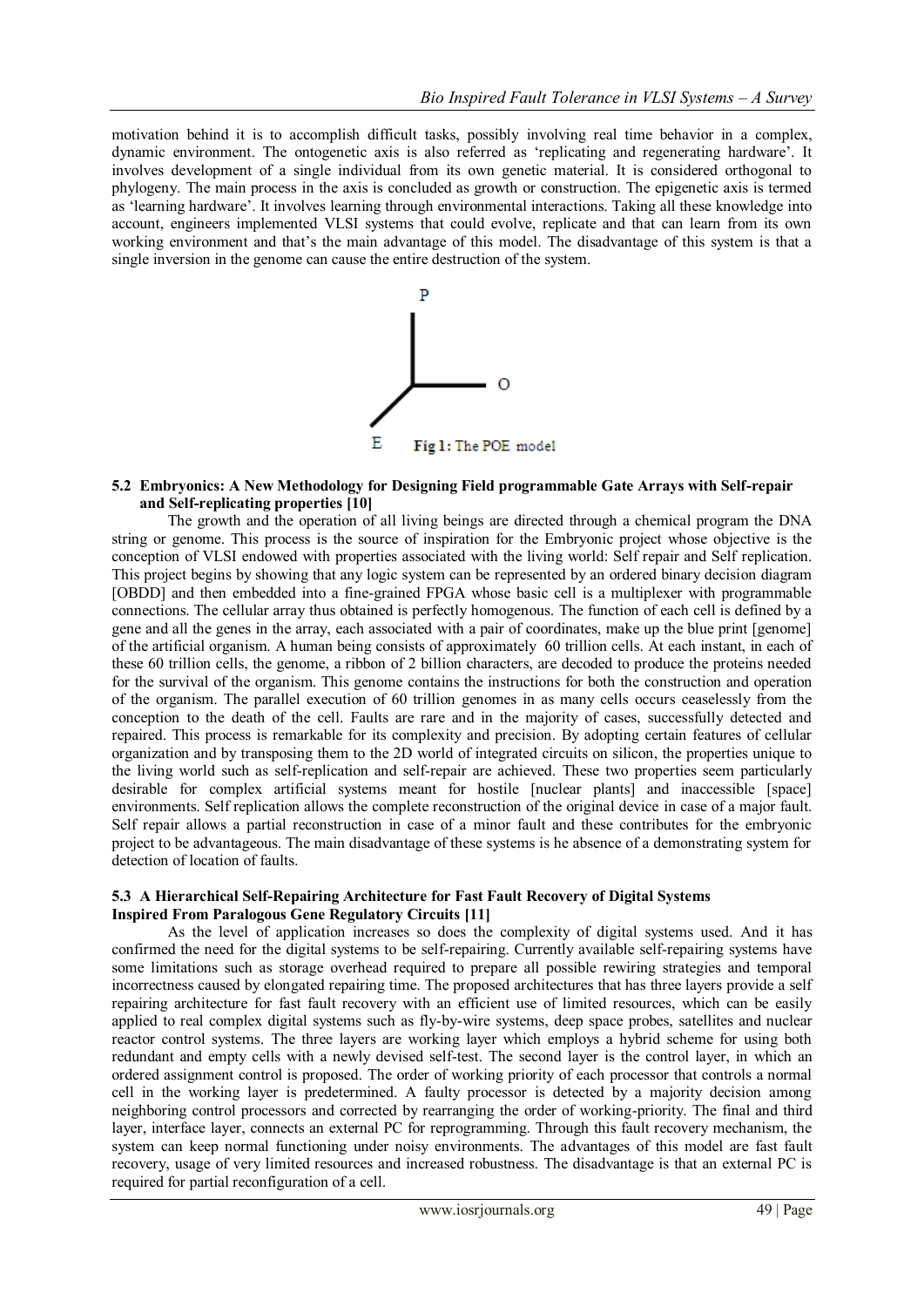## **5.4 Self-repairing digital System With Unified Recovery Process Inspired by Endocrine Cellular Communication**

Self-repairing digital systems have emerged as the most promising alternative for fault-tolerant systems. Such systems are impractical due to complex routing process, loss in efficiency as the circuit size increases and un utilization of normal hardware. A new system is proposed which improves routing by lowering hardware overhead along with increasing the size of circuit and reducing hardware un utilized for fault recovery. Out of the cell-to-cell communication, endocrine cellular communication [Fig.2] is most interesting. Endocrine cell releases hormone from the signaling cell and hormone flows through blood and reaches the target cell. Although blood contains various hormones, only the receptor on the target cell receives the selected hormone. The specific characteristic of endocrine cell inspired for implementing digital system is that it secretes a hormone only if it receives a hormone from another endocrine cell.



**Fig 2:** Special endocrine cellular communication (a) Normal state (b) recovery state

# **VI. Proposed Method**

Living organisms are complex systems. Failures are local i.e., failures occur only in a group of particular cells, not as a whole. So their repair will also be taken on the local [cell] level. Engineers have been trying to integrate ideas inspired by nature into the modern silicon technology of today. Even though proposals inspired by multi cellular organisms demonstrated feasibility, resulting systems were very complex. So a new methodology is proposed inspired by the characteristics, morphology and behavior of simpler prokaryotic bacteria and bacterial communities. Such simple unicellular organisms could help to build simpler cost effective systems but with improved reliability. Electronic devices have a non zero probability of failure and overall system using them will also demonstrate this degree of unreliability. And that is where these simpler prokaryote bacteria does magic. They are simple unicellular forms of life. They are much simpler, requiring fewer genes in their genome in order to function. Their DNA is duplexed structure, with two strands where one a complemented version of other forming a double helix. Damage to one of the strands of DNA can be detected by enzymes and undamaged stand is then used to repair the other one. Another important characteristic of prokaryotes is Horizontal Gene Transfer [HGT]. It is the ability to learn from and save their environmental experience and transfer such changes to their genetic material to other cells. This process inherently adds valuable features to the natural creature such as: Adaptability, evolvability, resistance against environmental attacks, allows newly recruited cells to be endowed with required genetic properties. The prokaryote bioinspired model refers to a community of prokaryote inspired electronic cells; hence it is called Unitronics from 'unicellular electronics'.

# **VII. Conclusion**

Various bio-inspired fault tolerant have been studied in the above sections that I hope to be helpful for researchers and engineers for further developments in the field of VLSI systems because mother nature provides ideas that never drains off. In this era, where the technology is sky rocketing fault tolerant systems are very necessary too.